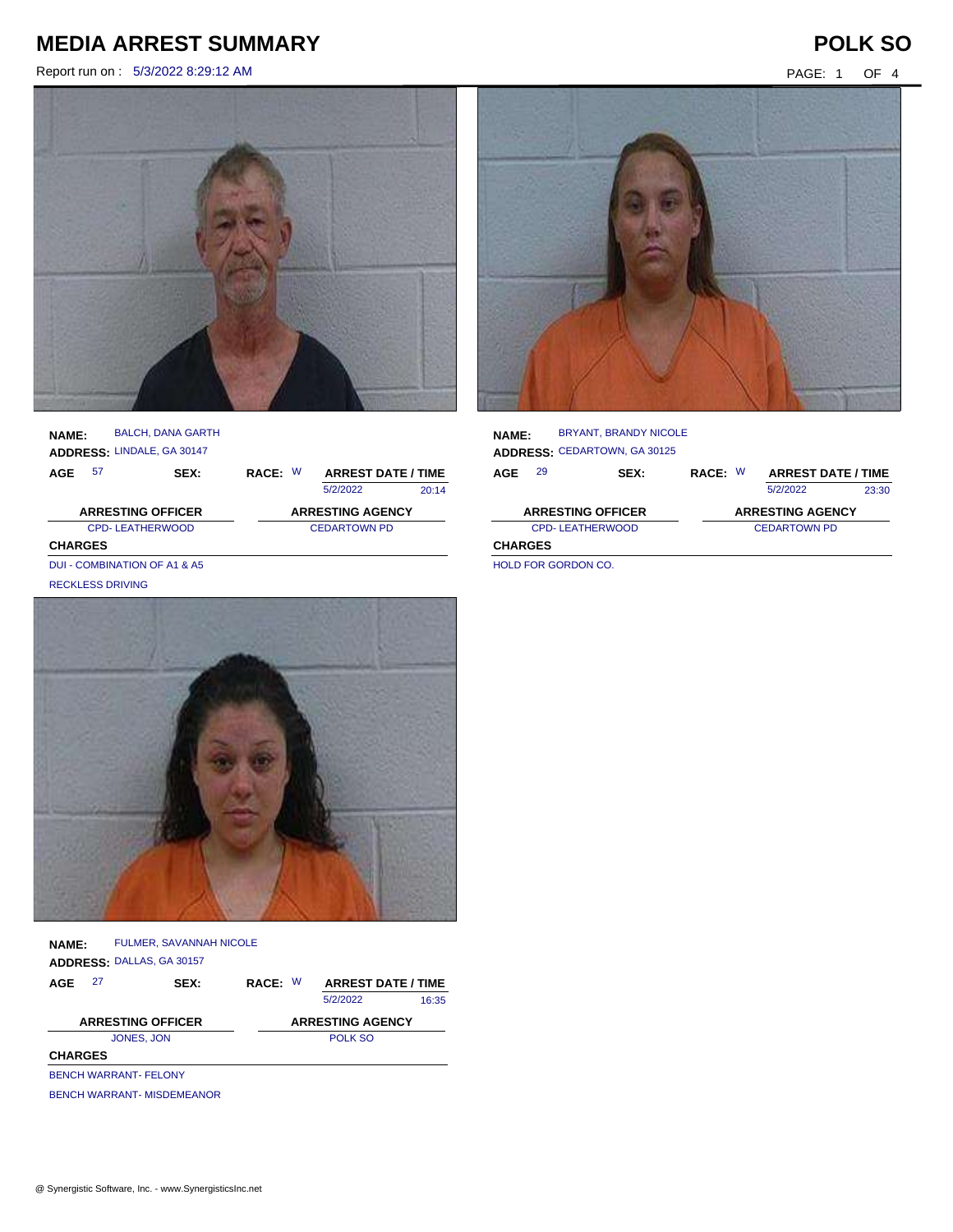Report run on : 5/3/2022 8:29:12 AM PAGE: 2 OF 4



**NAME: ADDRESS:** ROCKMART, GA 30153 HAYES, JONATHAN HAYES

| AGE            | 36 | SEX:                     | RACE: W |                         | <b>ARREST DATE / TIME</b> |  |
|----------------|----|--------------------------|---------|-------------------------|---------------------------|--|
|                |    |                          |         | 5/2/2022                | 22:57                     |  |
|                |    | <b>ARRESTING OFFICER</b> |         | <b>ARRESTING AGENCY</b> |                           |  |
|                |    | <b>PCPD SELF</b>         |         | POLK CO PD              |                           |  |
| <b>CHARGES</b> |    |                          |         |                         |                           |  |
|                |    | POSESSION OF MARIJUANA   |         |                         |                           |  |
|                |    |                          |         |                         |                           |  |

MARIJUANA- PURCHASE, POSSESSION, MANUFACTURE, DISTRIBUTION, OR SALE MARIJUANA- PURCHASE, POSSESSION, MANUFACTURE, DISTRIBUTION, OR SALE POSSESSION OF TOOLS FOR COMMISSION OF A CRIME

POSSESSION OF A SCHEDULE IV CONTROLLED SUBSTANCE

POSSESSION OF A SCHEDULE I CONTROLLED SUBSTANCE

LINDSEY, LARRY MICHAEL

**AGE NAME: ADDRESS:** CAVE SPRINGS, GA 30124 RACE: W 5/2/2022 CPD FORSYTH CEDARTOWN PD **CHARGES** 00:54 **ARRESTING OFFICER ARRESTING AGENCY** 65 **SEX: RACE: ARREST DATE / TIME** DUI TAG LIGHT REQUIRED

OPEN CONTAINER VIOLATION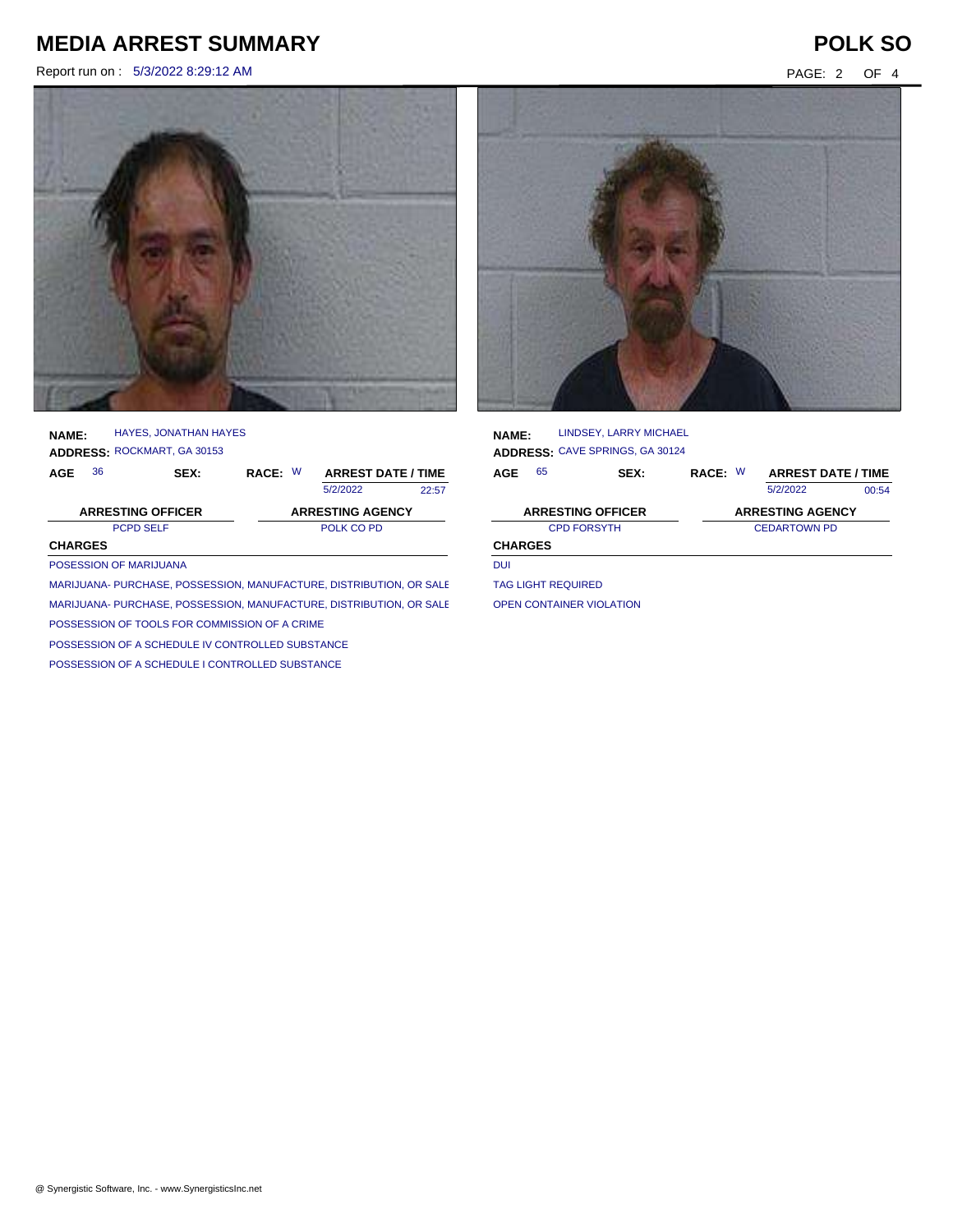Report run on : 5/3/2022 8:29:12 AM PAGE: 3 OF 4



### **NAME:** MORRIS, BRENT RAILLEE ROCKMART, GA 30153

|                     | <b>ADDRESS: ROCKMART, GA 30153</b> |      |                         |  |                           |       |
|---------------------|------------------------------------|------|-------------------------|--|---------------------------|-------|
| AGE                 | 36                                 | SEX: | RACE: W                 |  | <b>ARREST DATE / TIME</b> |       |
|                     |                                    |      |                         |  | 5/2/2022                  | 18:03 |
|                     | <b>ARRESTING OFFICER</b>           |      | <b>ARRESTING AGENCY</b> |  |                           |       |
| <b>DEATON, GREG</b> |                                    |      |                         |  | POLK SO                   |       |
| <b>CHARGES</b>      |                                    |      |                         |  |                           |       |

PROBATION VIOLATION FINGERPRINTABLE OFFENSE-FELONY PROBATION VIOLATION FINGERPRINTABLE OFFENSE-FELONY



**NAME: ADDRESS:** CEDARTOWN, GA 30125 RAXON-XALIN, JOSE NICOLAS

| 40<br>AGE      |                                  | SEX: | RACE: H | <b>ARREST DATE / TIME</b> |       |
|----------------|----------------------------------|------|---------|---------------------------|-------|
|                |                                  |      |         | 5/2/2022                  | 08:40 |
|                | <b>ARRESTING OFFICER</b>         |      |         | <b>ARRESTING AGENCY</b>   |       |
|                | <b>CPD-JACKSON</b>               |      |         | <b>CEDARTOWN PD</b>       |       |
| <b>CHARGES</b> |                                  |      |         |                           |       |
|                | <b>WITHOUT LICENSE ON PERSON</b> |      |         |                           |       |
|                | <b>CHILD MOLESTATION</b>         |      |         |                           |       |
|                | <b>CHILD MOLESTATION</b>         |      |         |                           |       |



| <b>NAME:</b>             |                      | PIZANO, JACQUELINE N<br>ADDRESS: CEDARTOWN, GA 30125 |         |                           |       |
|--------------------------|----------------------|------------------------------------------------------|---------|---------------------------|-------|
| AGE                      | 28                   | SEX:                                                 | RACE: H | <b>ARREST DATE / TIME</b> |       |
|                          |                      |                                                      |         | 5/2/2022                  | 21:00 |
| <b>ARRESTING OFFICER</b> |                      |                                                      |         | <b>ARRESTING AGENCY</b>   |       |
|                          | <b>PCPD LONERGAN</b> |                                                      |         | POLK CO PD                |       |
| <b>CHARGES</b>           |                      |                                                      |         |                           |       |
| <b>SIMPLE BATTERY</b>    |                      |                                                      |         |                           |       |

BENCH WARRANT- MISDEMEANOR



**NAME: ADDRESS:** BUCHANAN, GA 30113-2146 SKINNER, KYLE DARRYL

| AGE            | 33 | SEX:                     | RACE: W |            | <b>ARREST DATE / TIME</b> |       |  |
|----------------|----|--------------------------|---------|------------|---------------------------|-------|--|
|                |    |                          |         |            | 5/2/2022                  | 21.16 |  |
|                |    | <b>ARRESTING OFFICER</b> |         |            | <b>ARRESTING AGENCY</b>   |       |  |
|                |    | <b>PCPD SHURLEY</b>      |         | POLK CO PD |                           |       |  |
| <b>CHARGES</b> |    |                          |         |            |                           |       |  |
|                |    |                          |         |            |                           |       |  |

FALSE REPORT OF CRIME